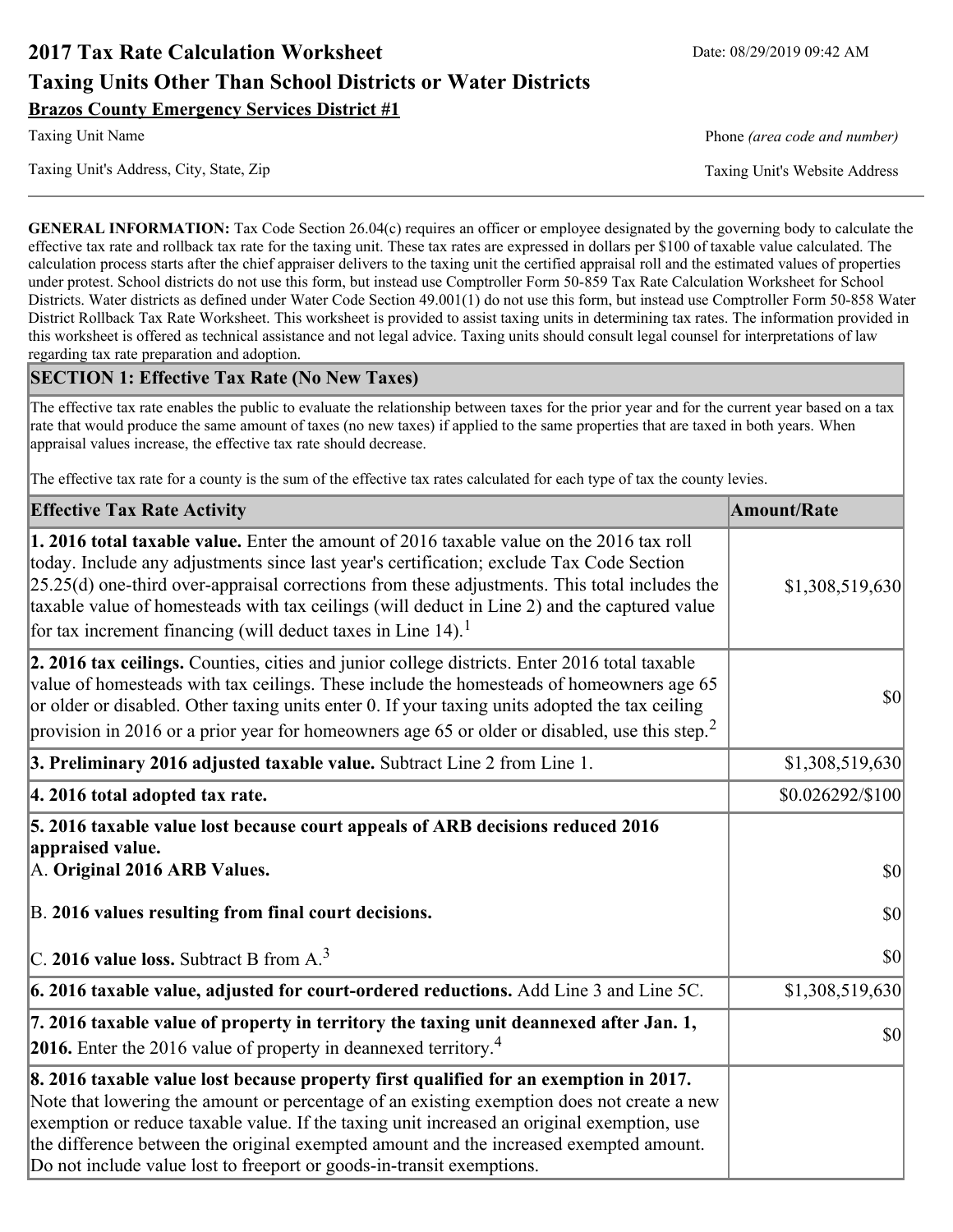| A. Absolute exemptions. Use 2016 market value:                                                                                                                                                                                                                                                                                                                                                                         | \$825,548       |
|------------------------------------------------------------------------------------------------------------------------------------------------------------------------------------------------------------------------------------------------------------------------------------------------------------------------------------------------------------------------------------------------------------------------|-----------------|
| B. Partial exemptions. 2017 exemption amount or 2017 percentage exemption times 2016<br>value:                                                                                                                                                                                                                                                                                                                         | \$53,500        |
| C. Value loss. Add A and $B^5$ .                                                                                                                                                                                                                                                                                                                                                                                       | \$879,048       |
| 9. 2016 taxable value lost because property first qualified for agricultural appraisal (1-<br>d or 1-d-1), timber appraisal, recreational/scenic appraisal or public access airport<br>special appraisal in 2017. Use only properties that qualified in 2017 for the first time; do<br>not use properties that qualified in 2016.                                                                                      |                 |
| A. 2016 market value:                                                                                                                                                                                                                                                                                                                                                                                                  | \$1,574,059     |
| B. 2017 productivity or special appraised value:                                                                                                                                                                                                                                                                                                                                                                       | \$30,310        |
| C. Value loss. Subtract B from $A6$                                                                                                                                                                                                                                                                                                                                                                                    | \$1,543,749     |
| 10. Total adjustments for lost value. Add lines 7, 8C and 9C.                                                                                                                                                                                                                                                                                                                                                          | \$2,422,797     |
| 11. 2016 adjusted taxable value. Subtract Line 10 from Line 6.                                                                                                                                                                                                                                                                                                                                                         | \$1,306,096,833 |
| 12. Adjusted 2016 taxes. Multiply Line 4 by line 11 and divide by \$100.                                                                                                                                                                                                                                                                                                                                               | \$343,398       |
| 13. Taxes refunded for years preceding tax year 2016. Enter the amount of taxes refunded<br>by the taxing unit for tax years preceding tax year 2016. Types of refunds include court<br>decisions, Tax Code Section 25.25(b) and (c) corrections and Tax Code Section 31.11<br>payment errors. Do not include refunds for tax year 2016. This line applies only to tax years<br>preceding tax year $2016$ <sup>7</sup> | \$0             |
| 14. Taxes in tax increment financing (TIF) for tax year 2016. Enter the amount of taxes<br>paid into the tax increment fund for a reinvestment zone as agreed by the taxing unit. If the<br>taxing unit has no 2017 captured appraised value in Line 16D, enter $0.8$                                                                                                                                                  | \$0             |
| 15. Adjusted 2016 taxes with refunds and TIF adjustment. Add Lines 12 and 13, subtract<br>Line $149$                                                                                                                                                                                                                                                                                                                   | \$343,398       |
| 16. Total 2017 taxable value on the 2017 certified appraisal roll today. This value<br>includes only certified values and includes the total taxable value of homesteads with tax<br>ceilings (will deduct in Line 18). These homesteads include homeowners age 65 or older or<br>disabled. $10$                                                                                                                       |                 |
| A. Certified values:                                                                                                                                                                                                                                                                                                                                                                                                   | \$1,446,158,461 |
| B. Counties: Include railroad rolling stock values certified by the Comptroller's office:                                                                                                                                                                                                                                                                                                                              | \$0             |
| C. Pollution control and energy storage system exemption: Deduct the value of property<br>exempted for the current tax year for the first time as pollution control or energy storage<br>system property:                                                                                                                                                                                                              | \$0             |
| <b>D. Tax increment financing:</b> Deduct the 2017 captured appraised value of property taxable<br>by a taxing unit in a tax increment financing zone for which the 2017 taxes will be deposited<br>into the tax increment fund. Do not include any new property value that will be included in                                                                                                                        | \$0             |
| Line 21 below. <sup>11</sup>                                                                                                                                                                                                                                                                                                                                                                                           | \$1,446,158,461 |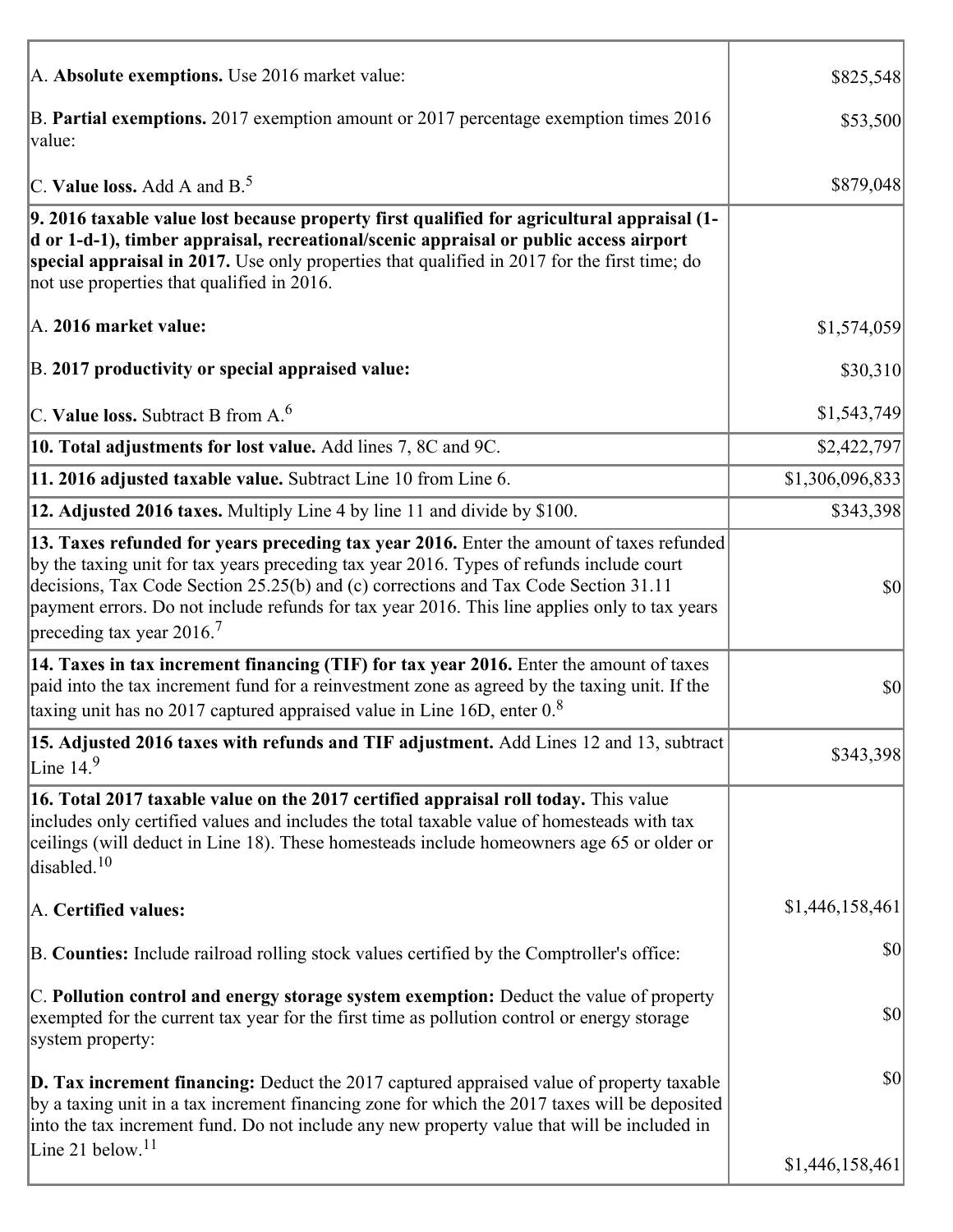| E. Total 2017 value. Add A and B, then subtract C and D.                                                                                                                                                                                                                                                                                                                                                                                                                                                                                                                                                                                                                                                                 |                  |
|--------------------------------------------------------------------------------------------------------------------------------------------------------------------------------------------------------------------------------------------------------------------------------------------------------------------------------------------------------------------------------------------------------------------------------------------------------------------------------------------------------------------------------------------------------------------------------------------------------------------------------------------------------------------------------------------------------------------------|------------------|
| $ 17$ . Total value of properties under protest or not included on certified appraisal roll. <sup>12</sup>                                                                                                                                                                                                                                                                                                                                                                                                                                                                                                                                                                                                               |                  |
| A. 2017 taxable value of properties under protest. The chief appraiser certifies a list of<br>properties still under ARB protest. The list shows the appraisal district's value and the<br>taxpayer's claimed value, if any, or an estimate of the value if the taxpayer wins. For each of<br>the properties under protest, use the lowest of these values. Enter the total value. <sup>13</sup>                                                                                                                                                                                                                                                                                                                         | \$0              |
| B. 2017 value of properties not under protest or included on certified appraisal roll.<br>The chief appraiser gives taxing units a list of those taxable properties that the chief<br>appraiser knows about, but are not included in the appraisal roll certification. These<br>properties also are not on the list of properties that are still under protest. On this list of<br>properties, the chief appraiser includes the market value, appraised value and exemptions for<br>the preceding year and a reasonable estimate of the market value, appraised value and<br>exemptions for the current year. Use the lower market, appraised or taxable value (as<br>appropriate). Enter the total value. <sup>14</sup> | <b>\$0</b>       |
| C. Total value under protest or not certified: Add A and B.                                                                                                                                                                                                                                                                                                                                                                                                                                                                                                                                                                                                                                                              | $ 10\rangle$     |
| 18. 2017 tax ceilings. Counties, cities and junior colleges enter 2017 total taxable value of<br>homesteads with tax ceilings. These include the homesteads of homeowners age 65 or older<br>or disabled. Other taxing units enter 0. If your taxing units adopted the tax ceiling provision<br>$\vert$ in 2016 or a prior year for homeowners age 65 or older or disabled, use this step. <sup>15</sup>                                                                                                                                                                                                                                                                                                                 | \$0              |
| 19. 2017 total taxable value. Add Lines 16E and 17C. Subtract Line 18.                                                                                                                                                                                                                                                                                                                                                                                                                                                                                                                                                                                                                                                   | \$1,446,158,461  |
| 20. Total 2017 taxable value of properties in territory annexed after Jan. 1, 2016.<br>Include both real and personal property. Enter the 2017 value of property in territory<br>$\text{lanned}$ . <sup>16</sup>                                                                                                                                                                                                                                                                                                                                                                                                                                                                                                         | $ 10\rangle$     |
| 21. Total 2017 taxable value of new improvements and new personal property located<br>in new improvements. New means the item was not on the appraisal roll in 2016. An<br>improvement is a building, structure, fixture or fence erected on or affixed to land. New<br>additions to existing improvements may be included if the appraised value can be<br>determined. New personal property in a new improvement must have been brought into the<br>taxing unit after Jan. 1, 2016, and be located in a new improvement. New improvements <b>do</b><br>include property on which a tax abatement agreement has expired for $2017$ . <sup>17</sup>                                                                      | \$65,911,344     |
| 22. Total adjustments to the 2017 taxable value. Add Lines 20 and 21.                                                                                                                                                                                                                                                                                                                                                                                                                                                                                                                                                                                                                                                    | \$65,911,344     |
| 23. 2017 adjusted taxable value. Subtract Line 22 from Line 19.                                                                                                                                                                                                                                                                                                                                                                                                                                                                                                                                                                                                                                                          | \$1,380,247,117  |
| 24. 2017 effective tax rate. Divide Line 15 by Line 23 and multiply by $$100$ . <sup>18</sup>                                                                                                                                                                                                                                                                                                                                                                                                                                                                                                                                                                                                                            | \$0.024879/\$100 |
| <b>25. COUNTIES ONLY.</b> Add together the effective tax rates for each type of tax the county<br>levies. The total is the 2017 county effective tax rate. <sup>18</sup>                                                                                                                                                                                                                                                                                                                                                                                                                                                                                                                                                 |                  |

- <sup>2</sup>Tex. Tax Code Section 26.012(14)
- <sup>1</sup>Tex. Tax Code Section 26.012(14) <sup>9</sup>Tex. Tax Code Section 26.012(13) <sup>9</sup>Tex. Tax Code Section 26.012
	-
- <sup>3</sup>Tex. Tax Code Section 26.012(13) <sup>11</sup>Tex. Tax Code Section 26.03(c) <sup>4</sup>Tex. Tax Code Section 26.01(c) and <sup>12</sup>Tex. Tax Code Section 26.01(c) and <sup>12</sup>Tex. Tax Code Section 26.01(c) and <sup>12</sup>Tex. Tax Code Section 26.01(c)
	- <sup>12</sup>Tex. Tax Code Section 26.01(c) and (d)
- 
- <sup>5</sup>Tex. Tax Code Section 26.012(15) <sup>13</sup>Tex. Tax Code Section 26.01(c) <sup>6</sup>Tex. Tax Code Section 26.01(d)
- <sup>6</sup>Tex. Tax Code Section 26.012(15) <sup>14</sup>Tex. Tax Code Section 26.01(d)<sup>7</sup>Tex. Tax Code Section 26.012(6)  $7$ Tex. Tax Code Section 26.012(13)
- 
- 
- ${}^{8}$ Tex. Tax Code Section 26.03(c)  ${}^{16}$ Tex. Tax Code Section 26.012(17)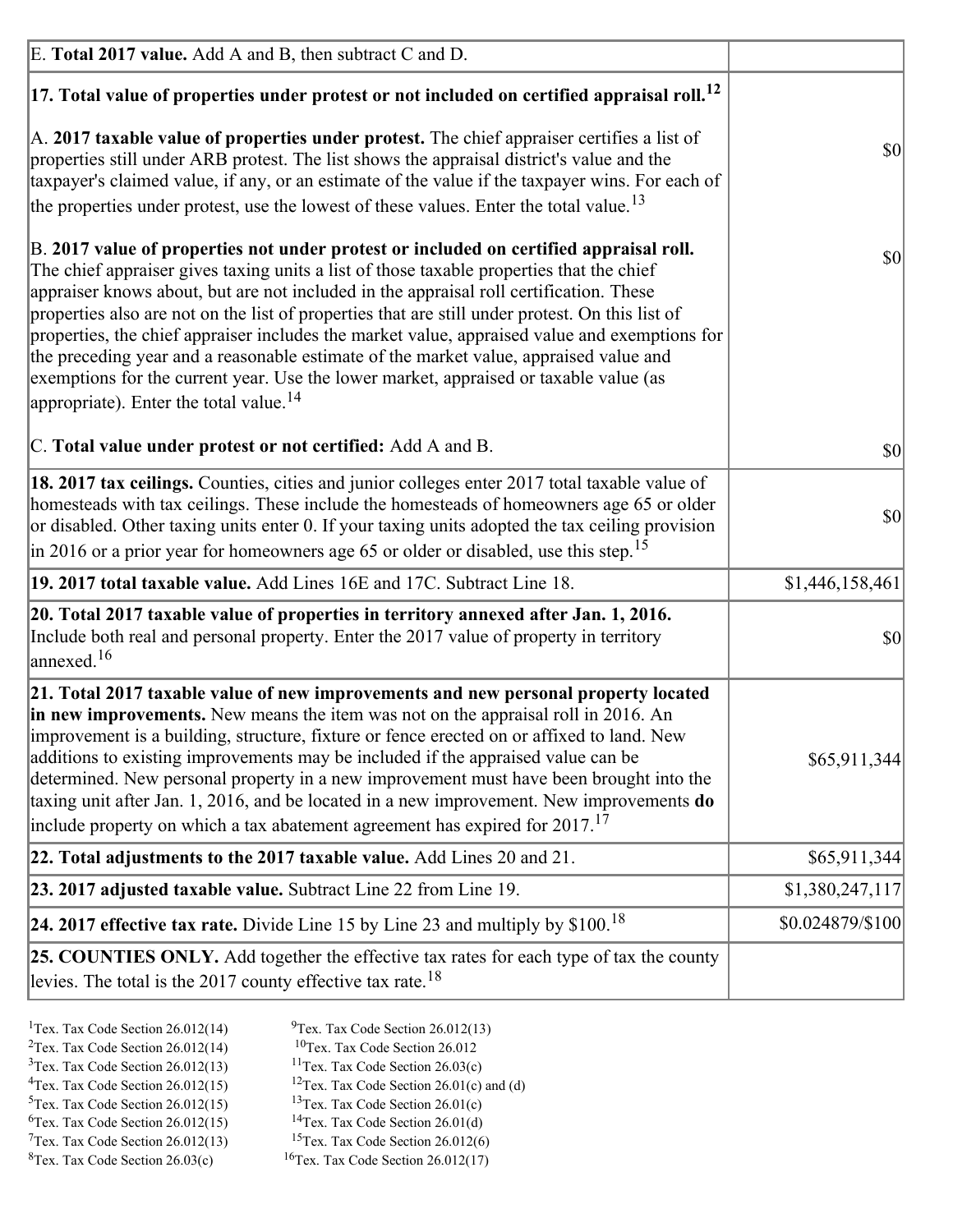### **SECTION 2: Rollback Tax Rate**

The rollback tax rate is split into two separate rates:

- 1. **Maintenance and Operations (M&O):** The M&O portion is the tax rate that is needed to raise the same amount of taxes that the taxing unit levied in the prior year plus eight percent. This rate accounts for such things as salaries, utilities and day-to-day operations.
- 2. **Debt:** The debt tax rate includes the debt service necessary to pay the taxing unit's debt payments in the coming year. This rate accounts for principal and interest on bonds and other debt secured by property tax revenue.

The rollback tax rate for a county is the sum of the rollback tax rates calculated for each type of tax the county levies. In most cases the rollback tax rate exceeds the effective tax rate, but occasionally decreases in a taxing unit's debt service will cause the effective tax rate to be higher than the rollback tax rate.

| <b>Rollback Tax Rate Activity</b>                                                                                                                                                                                                                                                                                                                                                                                                                                                                                                                                                                                                                                       | <b>Amount/Rate</b>     |
|-------------------------------------------------------------------------------------------------------------------------------------------------------------------------------------------------------------------------------------------------------------------------------------------------------------------------------------------------------------------------------------------------------------------------------------------------------------------------------------------------------------------------------------------------------------------------------------------------------------------------------------------------------------------------|------------------------|
| 26. 2016 maintenance and operations (M&O) tax rate.                                                                                                                                                                                                                                                                                                                                                                                                                                                                                                                                                                                                                     | $$0.019211 \times 100$ |
| $ 27.2016$ adjusted taxable value. Enter the amount from Line 11.                                                                                                                                                                                                                                                                                                                                                                                                                                                                                                                                                                                                       | \$1,306,096,833        |
| 28. 2016 M&O taxes.                                                                                                                                                                                                                                                                                                                                                                                                                                                                                                                                                                                                                                                     |                        |
|                                                                                                                                                                                                                                                                                                                                                                                                                                                                                                                                                                                                                                                                         |                        |
| A. Multiply Line 26 by Line 27 and divide by \$100.                                                                                                                                                                                                                                                                                                                                                                                                                                                                                                                                                                                                                     | \$250,914              |
| B. Cities, counties and hospital districts with additional sales tax: Amount of additional<br>sales tax collected and spent on M&O expenses in 2016. Enter amount from full year's sales<br>tax revenue spent for M&O in 2016 fiscal year, if any. Other taxing units enter 0. Counties<br>exclude any amount that was spent for economic development grants from the amount of<br>sales tax spent.                                                                                                                                                                                                                                                                     | 30                     |
| C. Counties: Enter the amount for the state criminal justice mandate. If second or later year,<br>the amount is for increased cost above last year's amount. Other taxing units enter 0.                                                                                                                                                                                                                                                                                                                                                                                                                                                                                | 30                     |
| D. Transferring function: If discontinuing all of a department, function or activity and<br>transferring it to another taxing unit by written contract, enter the amount spent by the taxing<br>unit discontinuing the function in the 12 months preceding the month of this calculation. If<br>the taxing unit did not operate this function for this 12-month period, use the amount spent<br>in the last full fiscal year in which the taxing unit operated the function. The taxing unit<br>discontinuing the function will subtract this amount in H below. The taxing unit receiving<br>the function will add this amount in H below. Other taxing units enter 0. | \$0                    |
| E. Taxes refunded for years preceding tax year 2016: Enter the amount of M&O taxes<br>refunded in the preceding year for taxes before that year. Types of refunds include court<br>decisions, Tax Code Section 25.25(b) and (c) corrections and Tax Code Section 31.11<br>payment errors. Do not include refunds for tax year 2016. This line applies only to tax years<br>preceding tax year 2016.                                                                                                                                                                                                                                                                     | \$0                    |
| F. Enhanced indigent health care expenditures: Enter the increased amount for the<br>current year's enhanced indigent health care expenditures above the preceding tax year's<br>enhanced indigent health care expenditures, less any state assistance.                                                                                                                                                                                                                                                                                                                                                                                                                 | $ 10\rangle$           |
| G. Taxes in TIF: Enter the amount of taxes paid into the tax increment fund for a<br>reinvestment zone as agreed by the taxing unit. If the taxing unit has no 2017 captured<br>appraised value in Line 16D, enter 0.                                                                                                                                                                                                                                                                                                                                                                                                                                                   | \$0                    |
| <b>H. Adjusted M&amp;O Taxes.</b> Add A, B, C, E and F. For taxing unit with D, subtract if<br>discontinuing function and add if receiving function. Subtract G.                                                                                                                                                                                                                                                                                                                                                                                                                                                                                                        | \$250,914              |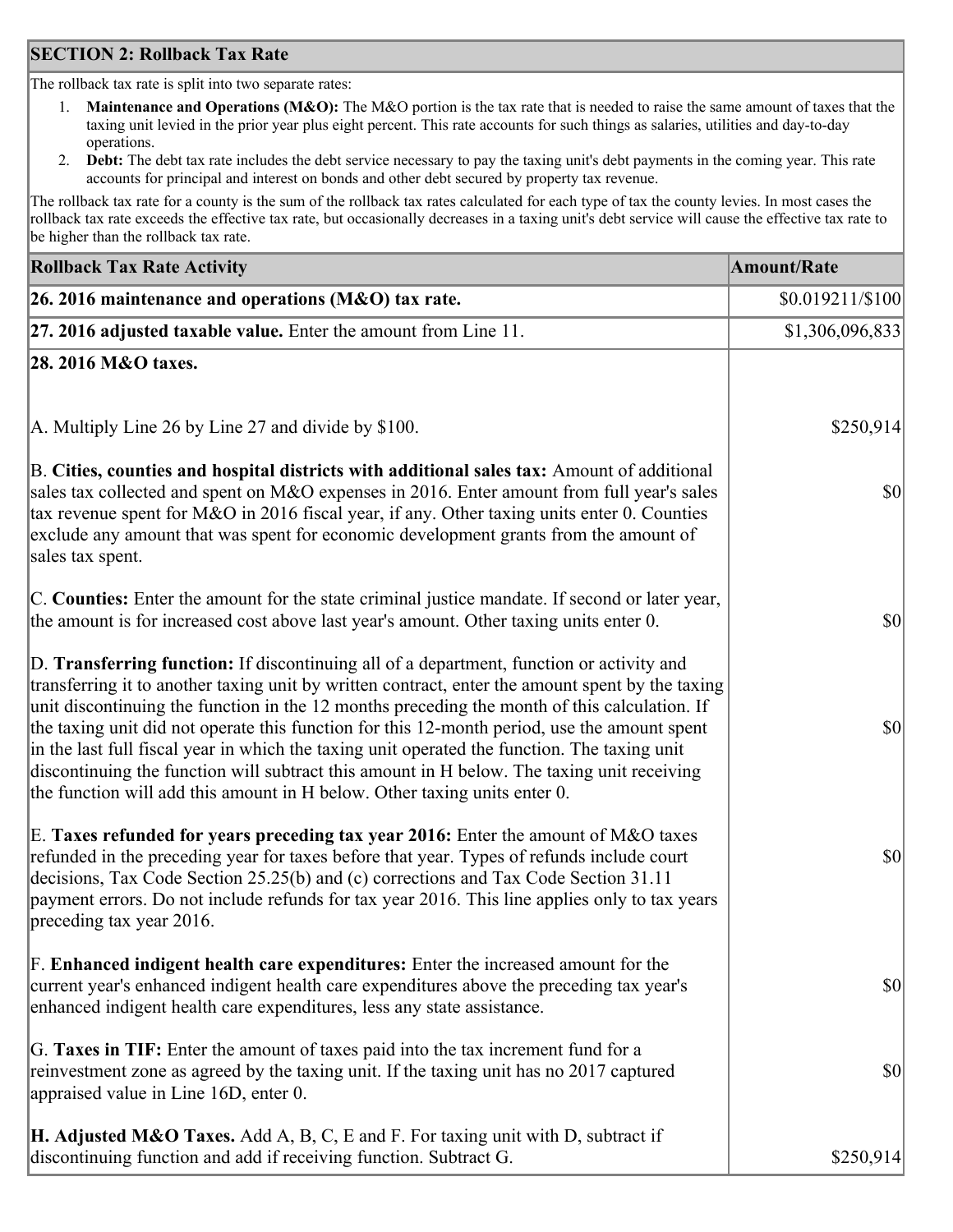| 29. 2017 adjusted taxable value. Enter Line 23 from the Effective Tax Rate Worksheet.                                                                                                                                                                                                                                                                                                                                                                                                         | \$1,380,247,117  |
|-----------------------------------------------------------------------------------------------------------------------------------------------------------------------------------------------------------------------------------------------------------------------------------------------------------------------------------------------------------------------------------------------------------------------------------------------------------------------------------------------|------------------|
| 30. 2017 effective maintenance and operations rate. Divide Line 28H by Line 29 and<br>multiply by \$100.                                                                                                                                                                                                                                                                                                                                                                                      | \$0.018179/\$100 |
| $31.2017$ rollback maintenance and operation rate. Multiply Line 30 by 1.08.                                                                                                                                                                                                                                                                                                                                                                                                                  | \$0.019633/\$100 |
| 32. Total 2017 debt to be paid with property taxes and additional sales tax revenue.<br>Debt means the interest and principal that will be paid on debts that:<br>$(1)$ are paid by property taxes,<br>$(2)$ are secured by property taxes,<br>$(3)$ are scheduled for payment over a period longer than one year and<br>(4) are not classified in the taxing unit's budget as $M&O$ expenses<br>A. Debt also includes contractual payments to other taxing units that have incurred debts on | \$47,796         |
| behalf of this taxing unit, if those debts meet the four conditions above. Include only<br>amounts that will be paid from property tax revenue. Do not include appraisal district budget<br>payments. Enter debt amount.                                                                                                                                                                                                                                                                      |                  |
| B. Subtract unencumbered fund amount used to reduce total debt.                                                                                                                                                                                                                                                                                                                                                                                                                               | \$0              |
| C. Subtract amount paid from other resources.                                                                                                                                                                                                                                                                                                                                                                                                                                                 |                  |
| D. Adjusted debt. Subtract B and C from A.                                                                                                                                                                                                                                                                                                                                                                                                                                                    | $ 10\rangle$     |
|                                                                                                                                                                                                                                                                                                                                                                                                                                                                                               | \$47,796         |
| 33. Certified 2016 excess debt collections. Enter the amount certified by the collector.                                                                                                                                                                                                                                                                                                                                                                                                      | $ 10\rangle$     |
| 34. Adjusted 2017 debt. Subtract Line 33 from Line 32D.                                                                                                                                                                                                                                                                                                                                                                                                                                       | \$47,796         |
| 35. Certified 2017 anticipated collection rate. Enter the rate certified by the collector. If<br>the rate is 100 percent or greater, enter 100 percent.                                                                                                                                                                                                                                                                                                                                       | 100.00%          |
| 36. 2017 debt adjusted for collections. Divide Line 34 by Line 35                                                                                                                                                                                                                                                                                                                                                                                                                             | \$47,796         |
| 37. 2017 total taxable value. Enter the amount on Line 19.                                                                                                                                                                                                                                                                                                                                                                                                                                    | \$1,446,158,461  |
| <b>38. 2017 debt tax rate.</b> Divide Line 36 by Line 37 and multiply by \$100.                                                                                                                                                                                                                                                                                                                                                                                                               | \$0.003305/\$100 |
| 39. 2017 rollback tax rate. Add Lines 31 and 38.                                                                                                                                                                                                                                                                                                                                                                                                                                              | \$0.022938/\$100 |
| 40. COUNTIES ONLY. Add together the rollback tax rates for each type of tax the county<br>levies. The total is the 2017 county rollback tax rate.                                                                                                                                                                                                                                                                                                                                             |                  |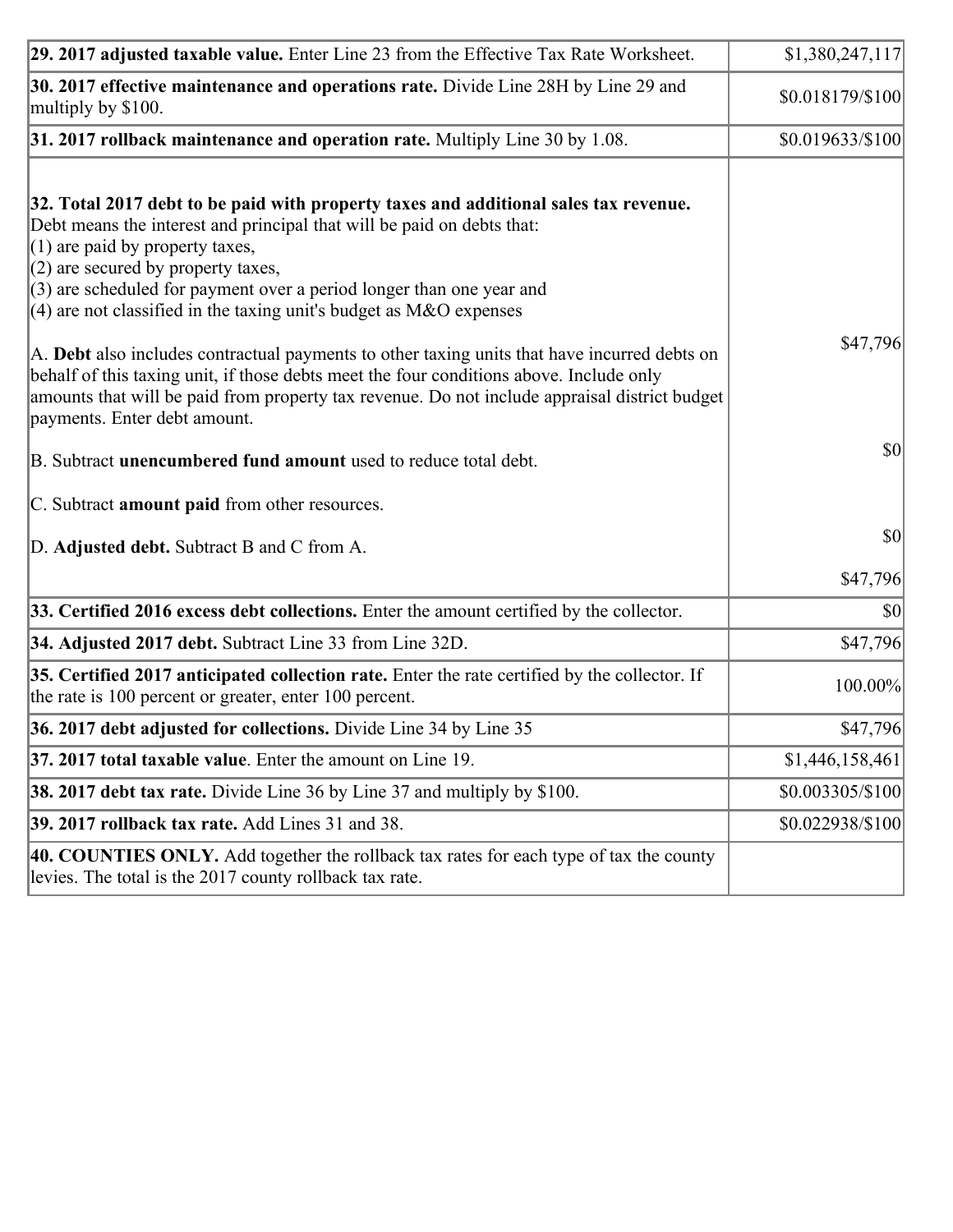## **SECTION 3: Additional Sales Tax to Reduce Property Taxes**

Cities, counties and hospital districts may levy a sales tax specifically to reduce property taxes. Local voters by election must approve imposing or abolishing the additional sales tax. If approved, the taxing unit must reduce its effective and rollback tax rates to offset the expected sales tax revenue.

This section should only be completed by a county, city or hospital district that is required to adjust its effective tax rate and/or rollback tax rate because it adopted the additional sales tax.

| <b>Activity</b>                                                                                                                                                                                                                                                                                                                                                                                                 | <b>Amount/Rate</b> |
|-----------------------------------------------------------------------------------------------------------------------------------------------------------------------------------------------------------------------------------------------------------------------------------------------------------------------------------------------------------------------------------------------------------------|--------------------|
| 41. Taxable Sales. For taxing units that adopted the sales tax in November 2016 or May<br>$[2017]$ , enter the Comptroller's estimate of taxable sales for the previous four quarters. <sup>20</sup><br>Taxing units that adopted the sales tax before November 2016, skip this line.                                                                                                                           | $\vert$ so $\vert$ |
| 42. Estimated sales tax revenue. Counties exclude any amount that is or will be spent for<br>economic development grants from the amount of estimated sales tax revenue. <sup>21</sup><br>Taxing units that adopted the sales tax in November 2016 or in May 2017.<br>Multiply the amount on Line 41 by the sales tax rate (.01, .005 or .0025, as applicable) and<br>multiply the result by .95. <sup>22</sup> | \$0                |
| - or -                                                                                                                                                                                                                                                                                                                                                                                                          |                    |
| Taxing units that adopted the sales tax before November 2016.<br>Enter the sales tax revenue for the previous four quarters. Do not multiply by .95.                                                                                                                                                                                                                                                            |                    |
| 43. 2017 total taxable value. Enter the amount from Line 37 of the Rollback Tax Rate<br>Worksheet.                                                                                                                                                                                                                                                                                                              | \$1,446,158,461    |
| 44. Sales tax adjustment rate. Divide Line 42 by Line 43 and multiply by $$100$ .                                                                                                                                                                                                                                                                                                                               | \$0/\$100          |
| 45. 2017 effective tax rate, unadjusted for sales tax. <sup>23</sup> Enter the rate from Line 24 or 25,<br>as applicable, on the Effective Tax Rate Worksheet.                                                                                                                                                                                                                                                  | \$0.024879/\$100   |
| 46. 2017 effective tax rate, adjusted for sales tax.<br>Taxing units that adopted the sales tax in November 2016 or in May 2017.<br>Subtract Line 44 from Line 45. Skip to Line 47 if you adopted the additional sales tax before<br>November 2016.                                                                                                                                                             | \$0.024879/\$100   |
| 47. 2017 rollback tax rate, unadjusted for sales tax. <sup>24</sup> Enter the rate from Line 39 or 40,<br>as applicable, of the Rollback Tax Rate Worksheet.                                                                                                                                                                                                                                                    | \$0.022938/\$100   |
| $ 48.2017$ rollback tax rate, adjusted for sales tax. Subtract Line 44 from Line 47.                                                                                                                                                                                                                                                                                                                            | \$0.022938/\$100   |

<sup>17</sup>Tex. Tax Code Section 26.012(17)

<sup>18</sup>Tex. Tax Code Section 26.04(c)

<sup>19</sup>Tex. Tax Code Section 26.04(d)

<sup>20</sup>Tex. Tax Code Section 26.041(d)

- $21$ Tex. Tax Code Section 26.041(i)
- <sup>22</sup>Tex. Tax Code Section 26.041(d)
- <sup>23</sup>Tex. Tax Code Section  $26.04(c)$

<sup>24</sup>Tex. Tax Code Section  $26.04(c)$